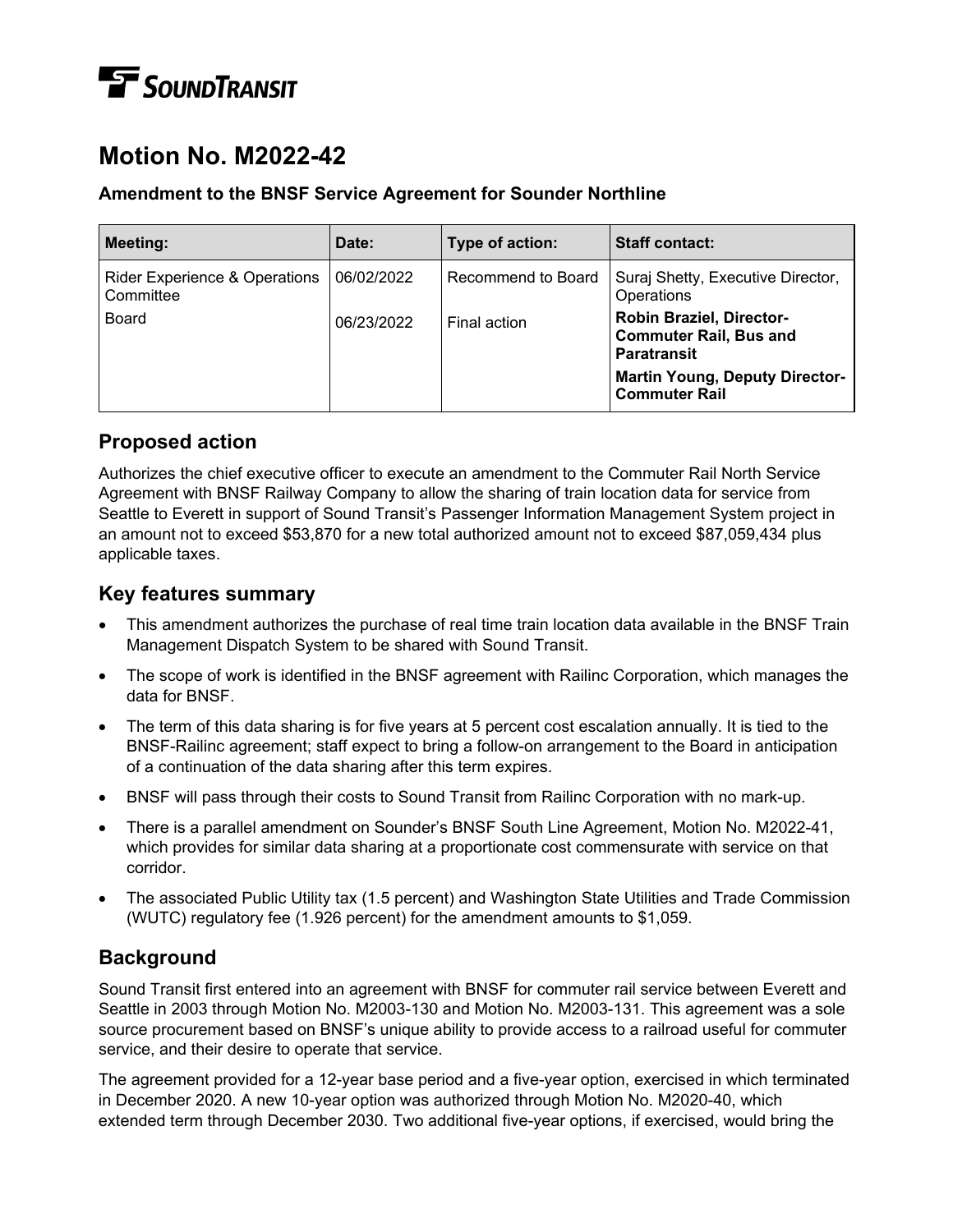final term of the Sounder north-line in line with the independent and separate south-line BNSF agreement, which also terminates in 2040.

Sound Transit is currently operating reduced service on the corridor, in response to reduced ridership associated with the pandemic. Current plans would restore the North Line Sounder service from two to four daily round trips sometime after 2023. The scope of work and cost will be unchanged regardless of the number of trains operated.

This amendment will provide Sound Transit access to live train location data, provided to BNSF through Railinc Corporation, in order for the agency's Passenger Information Management System (PIMS) to give customers real time train location data.

### **Fiscal information**

This action will amend the current contract by \$54,929 (including taxes) for a new total authorized contract amount not to exceed \$90,959,516 (including taxes). This action includes funding from both the Passenger Information Management System budget and the Operations Department budget.

The authorized project allocation for the Passenger Information Management System project is \$49,575,848. Within the construction phase, \$36,553,653 has been allocated in the phase for system integration. This action commits \$22,960 to this phase and leave an uncommitted budget balance of \$3,227,517.

The Operations department spend for \$31,969 (including taxes) will be funded from the Purchased Transportation category budget which has an annual operating budget of \$218,972,628, of which a total of \$3,180 is estimated to be spent from this action in 2022 and is currently within the agency's budget authority. After approval of this action, the remaining annual budget will be used to fund other department expenditures anticipated in the 2022 annual budget.

Funding for the additional years of the contract will be included in future annual budget requests.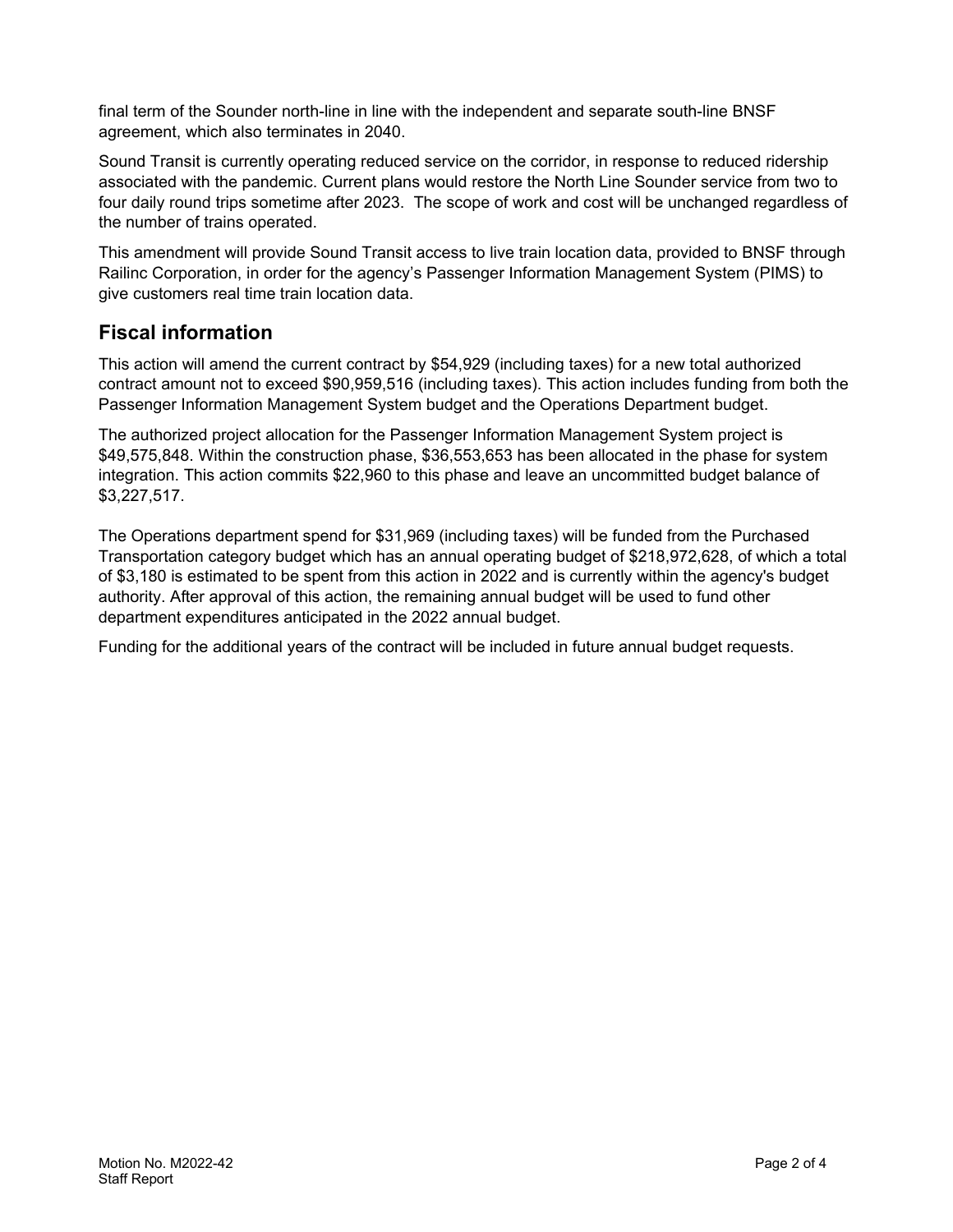#### **BNSF North Rail Service Agreement**

(in thousands)

| <b>Agreement Detail</b>                    | <b>Board</b><br>Approvals to<br><b>Date</b> | <b>Current</b><br>Approved<br>Contract<br><b>Status</b> | <b>Proposed</b><br><b>Action</b> | <b>Proposed</b><br><b>Total for</b><br><b>Board</b><br>Approval |
|--------------------------------------------|---------------------------------------------|---------------------------------------------------------|----------------------------------|-----------------------------------------------------------------|
| Aareement                                  | \$87,006                                    | \$87.006                                                | \$54                             | \$87,059                                                        |
| Contingency Amount                         |                                             |                                                         |                                  |                                                                 |
| <b>Total Contract (with contingency)</b>   | \$87,006                                    | \$87,006                                                | \$54                             | \$87,059                                                        |
| Estimated Utility/WUTC Taxes               | 3,899                                       | 3.899                                                   |                                  | 3,900                                                           |
| <b>Total Contract (with estimated tax)</b> | \$90,905                                    | \$90,905                                                | \$55                             | \$90,960                                                        |
| <b>Percent Contingency</b>                 | 0%                                          | 0%                                                      | 0%                               | 0%                                                              |

#### **Passenger Information Management System**

|                                | Authorized<br><b>Project</b> | <b>Board</b>     |                    | <b>Board</b><br>Approved | Uncommitted / |
|--------------------------------|------------------------------|------------------|--------------------|--------------------------|---------------|
| <b>Project Phase</b>           | <b>Allocation</b>            | <b>Approvals</b> | <b>This Action</b> | <b>Plus Action</b>       | (Shortfall)   |
| Operations & Maintenance       | \$7,431                      | \$3,743          |                    | \$3,743                  | \$3,688       |
| <b>Agency Administration</b>   | 2,340                        | 148              |                    | 148                      | 2,192         |
| <b>Preliminary Engineering</b> |                              |                  |                    |                          |               |
| <b>Third Parties</b>           |                              |                  |                    |                          |               |
| Construction                   | 39.804                       | 36.554           | 23                 | 36.577                   | 3,228         |
| <b>Total Current Budget</b>    | \$49,576                     | \$40,445         | \$23               | \$40,468                 | \$9,108       |

#### **Notes:**

Board Approvals = Committed To-Date + Contingency as of May 2022 and includes pending Board actions.

 For detailed project information, see page 182 in the 2022 Financial Plan & Adopted Budget. The budget amount above reflects the adopted authorized project allocation.

#### **Operations Department**

| <b>Cost Category</b>                     | 2022 Annual<br>Operating<br>Budget <sup>1</sup> | <b>YTD</b><br><b>Actuals</b> | <b>This Action</b><br>(2022 Only) | <b>YTD Actuals</b><br><b>Plus Action</b><br>(2022 Only) | Remaining<br>Annual<br>Operating<br><b>Budget</b> |
|------------------------------------------|-------------------------------------------------|------------------------------|-----------------------------------|---------------------------------------------------------|---------------------------------------------------|
| Salaries and Benefits                    | \$39,718                                        | \$6,502                      |                                   | \$6,502                                                 | \$33,216                                          |
| <b>Services</b>                          | 47,942                                          | 7,403                        |                                   | 7,403                                                   | 40,539                                            |
| <b>Materials and Supplies</b>            | 12,968                                          | 3,518                        |                                   | 3,518                                                   | 9,450                                             |
| <b>Utilities</b>                         | 8,771                                           | 2,153                        |                                   | 2,153                                                   | 6,619                                             |
| Taxes                                    | 3,220                                           | 347                          |                                   | 347                                                     | 2,873                                             |
| <b>Purchased Transportation Services</b> | 218,973                                         | 54,294                       |                                   | 54,297                                                  | 164,675                                           |
| Miscellaneous                            | 413                                             | 40                           |                                   | 40                                                      | 373                                               |
| Leases and Rentals                       | 1.099                                           | 264                          |                                   | 264                                                     | 835                                               |
| <b>Total Annual Operating Budget</b>     | \$333,104                                       | \$74,519                     | \$3                               | \$74,523                                                | \$258,582                                         |

**Notes:**

<sup>1</sup> 2022 Annual Operating Budget is located on page 71 of the 2022 Financial Plan & Adopted Budget book.

The additional cost of this action above the financial plan projection through 2026 in YOE\$ is \$31,000. If extended to 2046, the cost of increases to \$259,000. The impact of this cost increase on remaining debt capacity is a reduction of .001% in the minimum year. This is a negligible impact on agency affordability and does not impact the affordability of the finance plan.

### **Disadvantaged and small business participation**

Not applicable to this action.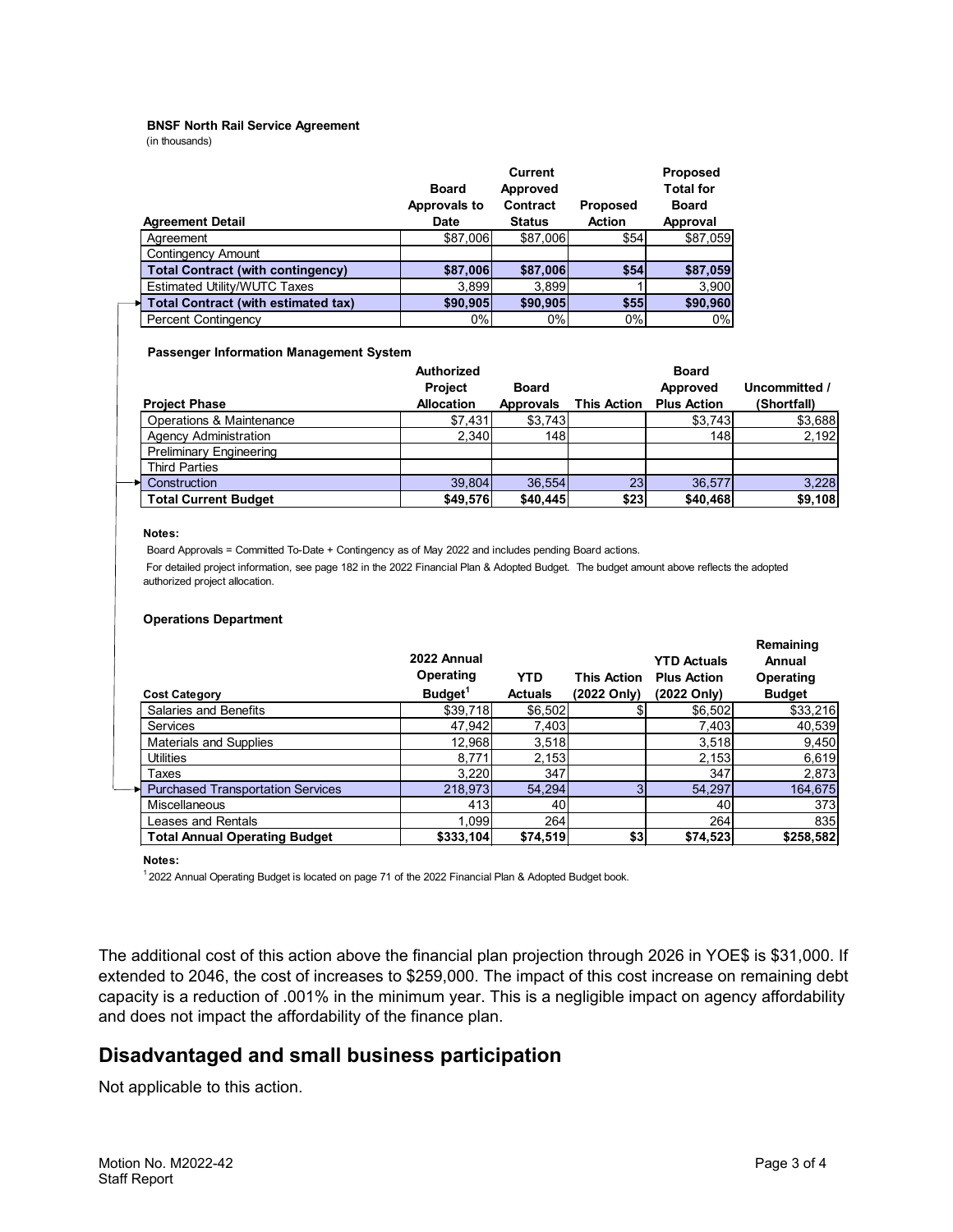### **Public involvement**

Not applicable to this action.

### **Time constraints**

A one month delay would not significantly impact Sounder operations.

### **Prior Board/Committee actions**

Motion No. M2020-66: Authorized the chief executive officer to execute an amendment to the commuter rail service agreement with BNSF Railway Company extending operation of Sounder north-line service by 10 years and adding two five-year options to extend in an amount not to exceed \$37,958,689 for a new total authorized amount not to exceed \$90,904,587.

Motion No. M2016-54: Authorized the chief executive officer to execute amendments to the Commuter Rail Service Agreement (Seattle to Nisqually), the Joint Use Agreement (Seattle to Tacoma), the Commuter Rail North Service Agreement, and the Joint Use Agreement (Everett to Seattle), all with the BNSF Railway Company, to adjust insurance provisions to reflect the passenger rail liability cap increase under federal law.

Motion No. M2015-105: Authorized the chief executive officer to execute an amendment to the Commuter Rail North Service Agreement including exercising a five-year term extension option with the BNSF Railway Company for the continued operation of Sounder north line service between Everett and Seattle in the amount of \$17,836,712, for a total authorized agreement amount not to exceed \$52,945,898.

Motion No. M2007-99: Authorized the chief executive officer to execute amendments to the BNSF Railway Company Joint Use Agreement and Sounder commuter rail North Service Agreement for the Everett-Seattle corridor to permit a third round trip on September 24, 2007 and a fourth round trip on August 18, 2008.

Resolution No. R2003-22: Authorized the Chief Executive Officer to execute a Purchase and Sale Agreement between the Central Puget Sound Regional Transit Authority and the Burlington Northern Santa Fe Railway Company for the purchase of real property interests required for Everett to Seattle Commuter Rail Service.

Motion No. M2003-131: Authorized the Chief Executive Officer to execute a Commuter Rail Service Agreement between the Central Puget Sound Regional Transit Authority and the Burlington Northern Santa Fe Railway Company for Everett to Seattle Commuter Rail Services.

Motion No. M2003-130: Authorized the Chief Executive Officer to execute a Joint Use Agreement between the Central Puget Sound Regional Transit Authority and the Burlington Northern Santa Fe Railway Company for Everett to Seattle Commuter Rail Easements.

**Environmental review –** KH 5/16/22

**Legal review –** JW 5/27/22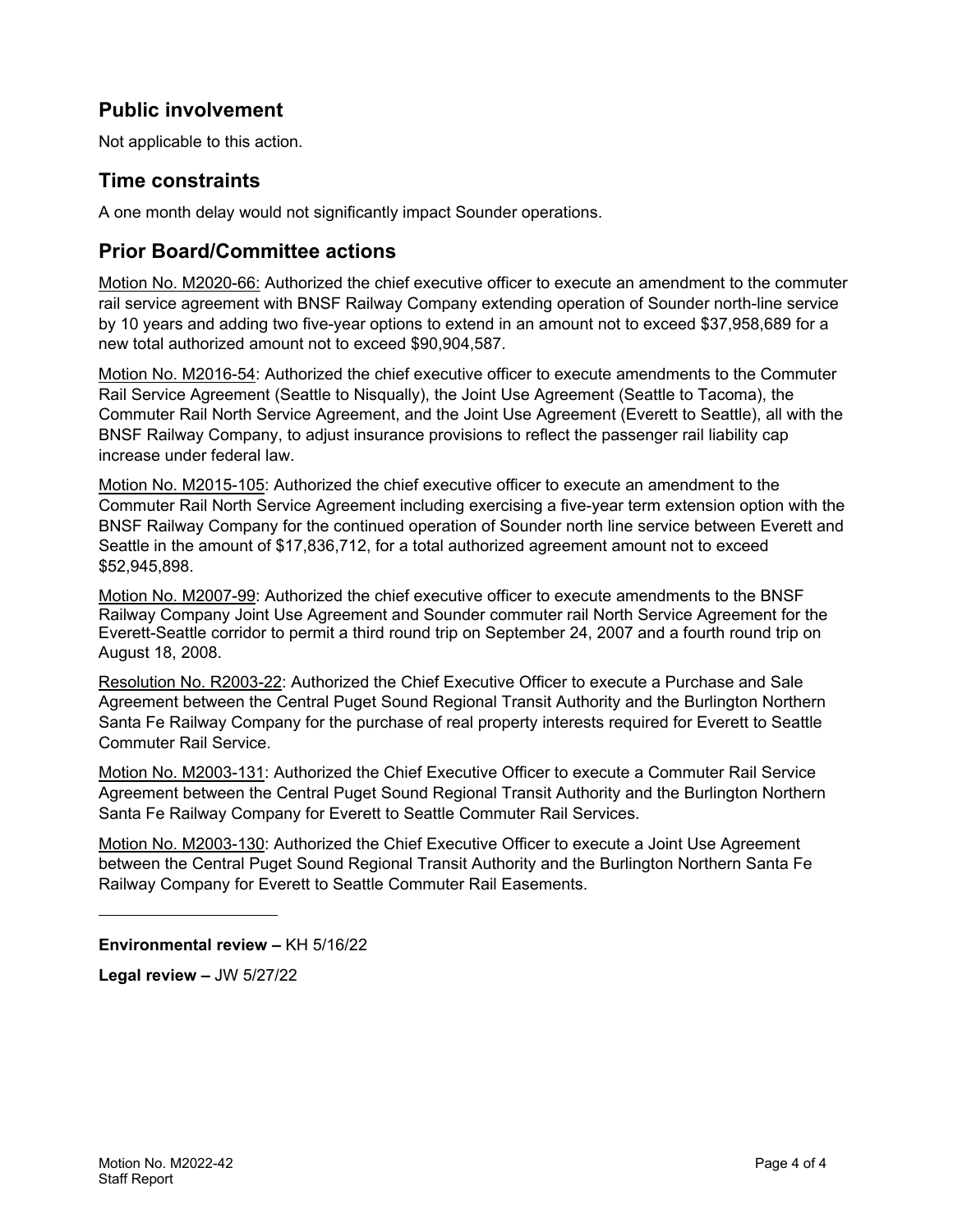# **TE** SOUNDTRANSIT

## **Motion No. M2022-42**

A motion of the Board of the Central Puget Sound Regional Transit Authority authorizing the chief executive officer to execute an amendment to the Commuter Rail North Service Agreement with BNSF Railway Company to allow the sharing of train location data for service from Seattle to Everett in support of Sound Transit's Passenger Information Management System project in an amount not to exceed \$53,870 for a new total authorized amount not to exceed \$87,059,434 plus applicable taxes.

### **Background**

Sound Transit first entered into an agreement with BNSF for commuter rail service between Everett and Seattle in 2003 through Motion No M2003-130 and Motion No. M2003-131. This agreement was a sole source procurement based on BNSF's unique ability to provide access to a railroad useful for commuter service, and their desire to operate that service.

The agreement provided for a 12-year base period and a five-year option, exercised in which terminated in December 2020. A new 10-year option was authorized through Motion No. M2020-40, which extended term through December 2030. Two additional five-year options, if exercised, would bring the final term of the Sounder north-line in line with the independent and separate south-line BNSF agreement, which also terminates in 2040.

Sound Transit is currently operating reduced service on the corridor, in response to reduced ridership associated with the pandemic. Current plans would restore the North Line Sounder service from two to four daily round trips sometime after 2023. The scope of work and cost will be unchanged regardless of the number of trains operated.

This amendment will provide Sound Transit access to live train location data, provided to BNSF through Railinc Corporation, in order for the agency's Passenger Information Management System (PIMS) to give customers real time train location data. This amendment authorizes the purchase of real time train location data available in the BNSF Train Management Dispatch System to be shared with Sound Transit.

The scope of work is identified in the BNSF agreement with Railinc Corporation, which manages the data for BNSF. The term of this data sharing is for five years at 5 percent cost escalation annually. It is tied to the BNSF-Railinc agreement; staff expect to bring a follow-on arrangement to the Board in anticipation of a continuation of the data sharing after this term expires. BNSF will pass through their costs to Sound Transit from Railinc Corporation with no mark-up.

There is a parallel amendment on Sounder's BNSF South Line Agreement, Motion No. M2022-41, which provides for similar data sharing at a proportionate cost commensurate with service on that corridor. The associated Public Utility tax (1.5 percent) and Washington State Utilities and Trade Commission (WUTC) regulatory fee (1.926 percent) for the amendment amounts to \$1,059.

### **Motion**

It is hereby moved by the Board of the Central Puget Sound Regional Transit Authority that the chief executive officer is authorized to execute an amendment to the Commuter Rail North Service Agreement with BNSF Railway Company to allow the sharing of train location data for service from Seattle to Everett in support of Sound Transit's Passenger Information Management System project in an amount not to exceed \$53,870 for a new total authorized amount not to exceed \$87,059,434 plus applicable taxes.